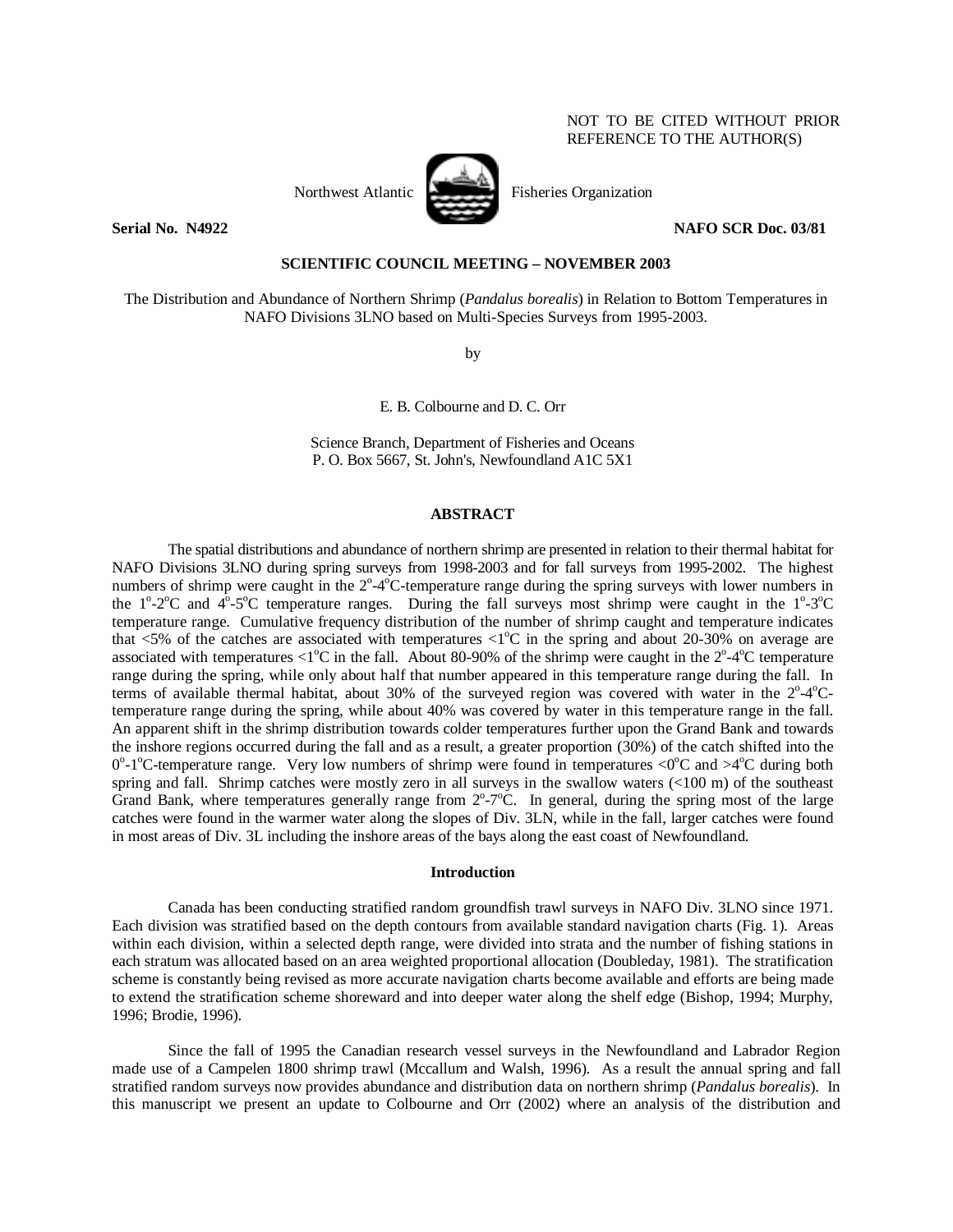abundance of northern shrimp in relation to their thermal habitat in NAFO Div. 3LNO was presented. We begin by examining the mean catch rates and the cumulative distributions of available temperature to the survey and catch numbers for the complete range of temperatures encountered in the region. We then present spatial distribution maps of northern shrimp in relation to the near-bottom temperature fields for both the spring and fall surveys.

#### **Data and Methods**

The historical oceanographic data set for the Newfoundland Shelf is available from archives at the Marine Environmental Data Service (MEDS) in Ottawa and from databases maintained at the Bedford Institute of Oceanography in Dartmouth, Nova Scotia and at the Northwest Atlantic Fisheries Centre (NAFC) in St. John's Newfoundland. Since 1989, net-mounted conductivity-temperature-depth (Seabird model SBE-19 CTD systems) recorders have replaced XBTs on the annual assessment surveys as the primary oceanographic instrument. This system records temperature and salinity data during trawl deployment and recovery and for the duration of the fishing tow. Data from the net-mounted CTDs are not field calibrated, but are checked and factory calibrated periodically maintaining an accuracy of  $0.005^{\circ}$ C in temperature and  $0.005$  in salinity. Expendable bathythermographs (XBTs) are only used when the net-mounted CTD fails during the tow, these are accurate to within  $0.1^{\circ}$ C.

Data on shrimp abundance and distribution were available for the years 1995-2002 for the fall and from 1998- 2003 for the spring surveys. Fishing sets of 15 minute duration at a towing speed of 3 knots were randomly allocated to strata covering the Grand Bank and slope waters to a depth of 1 500 m (Fig. 1) (Brodie, 1996; McCallum and Walsh, 1996). The mean numbers and weight of northern shrimp for all sets within 1°C-temperature bins for each survey were computed. Cumulative frequency distributions of catch numbers for each temperature bin are compared to the available temperature distribution within the Div.3LNO region for all surveys. For the purpose of this preliminary analysis, these distributions were not weighted by sampling intensity or stratum area. Near-bottom temperature grids for NAFO Div. 3LNO were then produced from all available data for spring for the years 1998-2003 and for the fall surveys for the years 1995 to 2002. All near-bottom temperature values for the time period of each survey were interpolated onto a regular grid and contoured using a geostatistical (2-dimensional Kriging) procedure. The numbers and total weight of northern shrimp per fishing set are displayed over the temperature contours as expanding solid circles proportional to the magnitude of the catch.

## **Results**

The average number and weight of northern shrimp caught per fishing set in  $1^{\circ}$ C-temperature bins are displayed in Figs. 2 and 3 for the spring and fall surveys, respectively. Significantly higher numbers and weight of shrimp were caught in the  $2^{\circ}$ -4 $^{\circ}$ C-temperature range during the spring surveys, with much lower numbers in the  $1^{\circ}$ - $2^{\circ}$ C and  $4^{\circ}$ -5<sup>o</sup>C temperature ranges. Shrimp were also found in the  $-1.5^{\circ}$ -1<sup>o</sup>C and 5-7<sup>o</sup>C temperature ranges but in very low numbers. During the fall surveys most shrimp were caught in the 0°-3°C-temperature range. Larger catches were observed in the  $2^{\circ}$ -4 $^{\circ}$ C-temperature range during the spring compared to the fall, while smaller catches were observed in 0-1°C temperature range during the spring compared to the fall (Fig. 2 and 3). This was the result of an apparent shift in shrimp distribution further south and west in over the Grand Bank in colder water during the fall. The observed seasonal change in distribution as determined by the surveys was most evident in the northern regions of NAFO Div. 3L. The largest observed catches of shrimp occurred in the fall of 2002 and spring of 2003 in the 2°-3°C-temperature range. In general, catch rates and the estimated biomass of northern shrimp has increased substantially during the past three or four years, compared to earlier years of the surveys (Orr *et al*., 2000, 2001, and 2002).

 To further partition the thermal habitat of northern shrimp in Div. 3LNO we computed annual and average cumulative distributions of available temperature and catch number temperature distributions based on data from the surveys for the years 1998-2003 for the spring (Fig. 4) and 1995-2002 for the fall (Fig. 5). The average distributions for spring and fall based on all data are displayed in Fig. 6. The cumulative frequency distribution of the number of sets for each temperature bin shows the temperature available to the survey and the cumulative distributions of catch numbers show the distribution of catches in relation to the available temperature. These preliminary results indicate that  $< 5\%$  of the catches are associated with temperatures  $< 1\degree C$  in the spring while about 20-30% of the catches, on average, are associated with temperatures  $\langle 1^{\circ}C \rangle$  in the fall. In the  $1^{\circ}$ -2°C range, around 10% were caught in the spring and about 20% in the fall surveys. About 80-90% of the shrimp were caught in the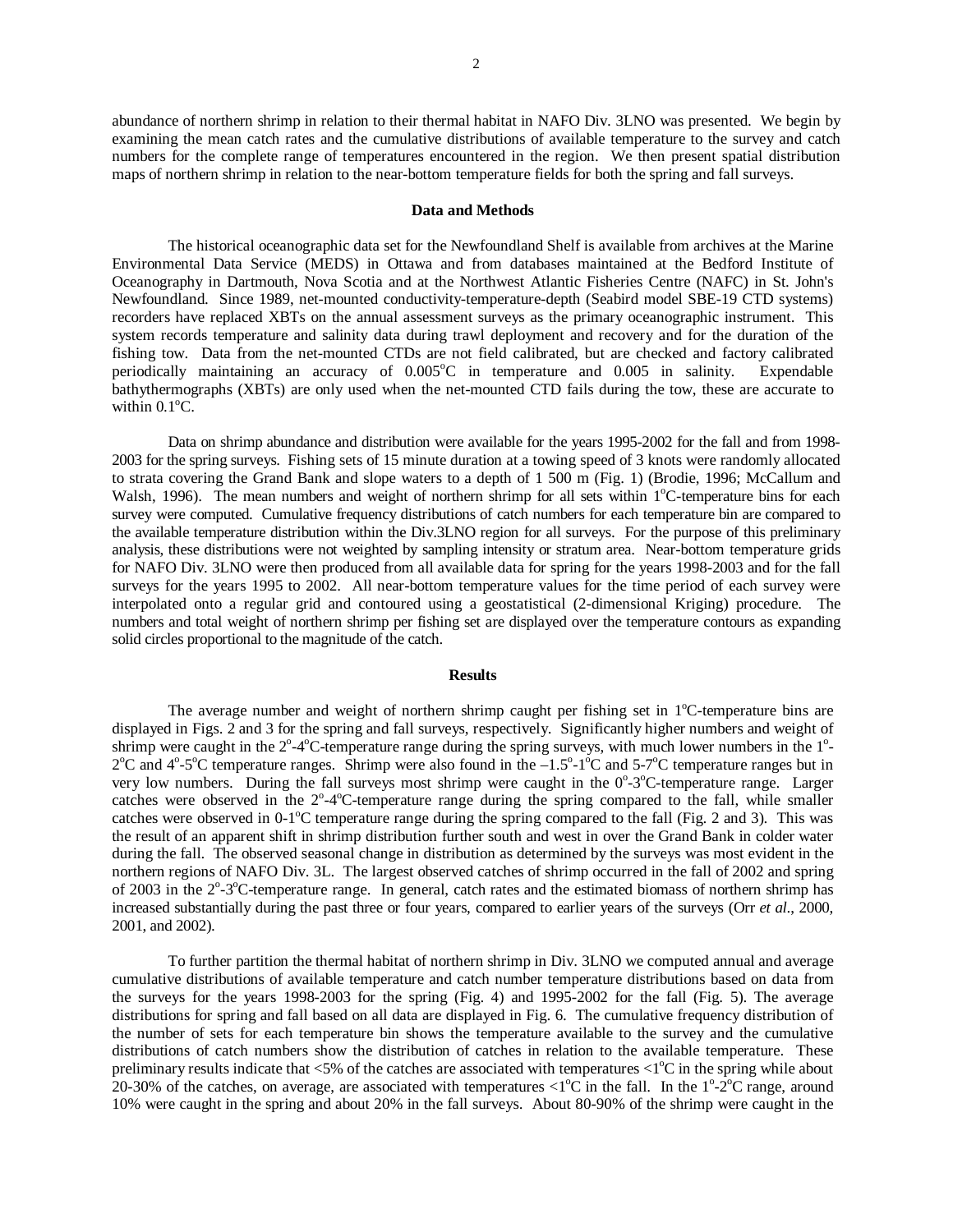2<sup>o</sup>-4<sup>o</sup>C temperature range during the spring, while only about half that number appeared in this temperature range during the fall. Less than 5% of the shrimp were caught in the both the spring and fall surveys in areas where the bottom temperatures were  $>3.5^{\circ}$ C.

In terms of available near-bottom thermal habitat, in the spring about 20-30% of the surveyed region was covered with <0 $^{\circ}$ C water, about 45% was in the 1 $^{\circ}$ -3 $^{\circ}$ C temperature range and about 30% of the bottom was covered by water with temperature >3°C. In the fall, about 30% of the surveyed region was covered with <0°C water, about 30% was in the 1°-3°C temperature range and about 40% of the bottom was covered by water with temperature  $>3^{\circ}$ C (Fig. 6). These results indicate a similar thermal habitat in the surveyed area of Div. 3LNO during both spring and fall with differences in the % area of the bottom in the same temperature range generally between 5- 15%. It should be noted that these percentages are based on the relatively warm years of 1995-2002. The shift in the shrimp distribution towards colder temperature bins during the fall is clearly evident by comparing the cumulative distributions displayed in Fig. 4 to 6.

The spring and fall bottom temperature maps together with the number and weight of shrimp caught per set for NAFO Div. 3LNO are shown in Fig. 7 to 10. In general, spring bottom temperatures in the northern areas ranged from <0 $^{\circ}$ C in the inshore regions of the Avalon Channel to >3 $^{\circ}$ C at the shelf edge. Over the central and southern areas bottom temperatures ranged from 1°C to >3.5°C on the Southeast Shoal and >3°C along the edge of the Grand Bank. During the cold years from 1990-1995 virtually the entire Div. 3L area (except the deeper slope regions) and a significant portion of 3NO was covered by <0 $^{\circ}$ C water (Colbourne, 2000). Beginning around 1996 the area of <0 $^{\circ}$ C water began to retract and by 1999 it was restricted to a small area in the Avalon Channel. During 2001 and 2003 the area of  $\langle 0^{\circ}$ C water began to increase again covering most of the plateau of the Grand Bank in Div. 3L. During the fall, temperatures in  $3L$  were very similar to spring values with <0 $^{\circ}$ C water covering most of the area during cold years. During the warm years of 1998 and 1999 again most of the coldest water was restricted to the deeper portions of the Avalon Channel. In the shallower regions of Div. 3NO however, fall bottom temperatures are generally warmer than spring values (by 2°-3°C) as a result of summer surface heating (Colbourne, 2000; Colbourne and Murphy, 2000).

The numbers and weight of northern shrimp caught per set during each survey are displayed with the temperature contours in Figs. 7 and 8 for the spring surveys and in Fig. 9 and 10 for the fall surveys as expanding symbols. The size of the circle is proportional to the magnitude of the catch or weight in each set. The majority of fishing sets in the shallow regions (water depths <100-m) of southern 3L and most of 3NO show either zero catches or very low numbers. During the spring surveys most of the large catches were found in the warmer water along the slopes of Div. 3LN with very low catches in Div. 3O (Fig. 7). During the fall surveys, again large catches occurred along the outer areas and slopes of the Grand Bank, however as described above, larger catches were more widely distributed in Div. 3L, including the inshore areas of the bays along the east coast of Newfoundland (Fig. 9). It appears that during the fall, shrimp were caught in all available temperatures in Div. 3L, although in much lower numbers in the cold-intermediate-layer (CIL  $\langle 0^{\circ}C \rangle$  water of Div. 3L. Shrimp catches were mostly zero in all surveys both spring and fall in the swallow waters (<100 m) of the southeast Grand Bank where temperatures generally range from  $2^{\circ}$ -7°C. There were also many zero catches observed in the deepest sets (>1 000 m) along the edges of the Grand Bank during the fall surveys in temperatures usually  $>3.5^{\circ}$ C. In general, as catch rates and the total biomass of shrimp increased during the most recent years of the surveys there were more non-zero catches occurring in all areas of the region, particularly in Div. 3L.

#### **References**

- BISHOP, C. A. 1994. Revisions and additions to the stratification scheme used during research vessel surveys in NAFO Subareas 2 and 3. NAFO SCR. Doc 94/43 Serial No. N2413. 23p.
- BRODIE, W. 1996. A description of the 1995 fall groundfish survey in Division 2J3KLMNO. *NAFO SCR. Doc*., No. 27, Serial No. N2700, 7 p.
- COLBOURNE E. B. and E. F. MURPHY. 2000. Recent trends in bottom temperatures and distribution and abundance of Atlantic cod (*Gadus morhua*) in NAFO Divisions 3LNO during spring and fall. NAFO SCR. Doc 00/20 Serial No. N4249. 30p.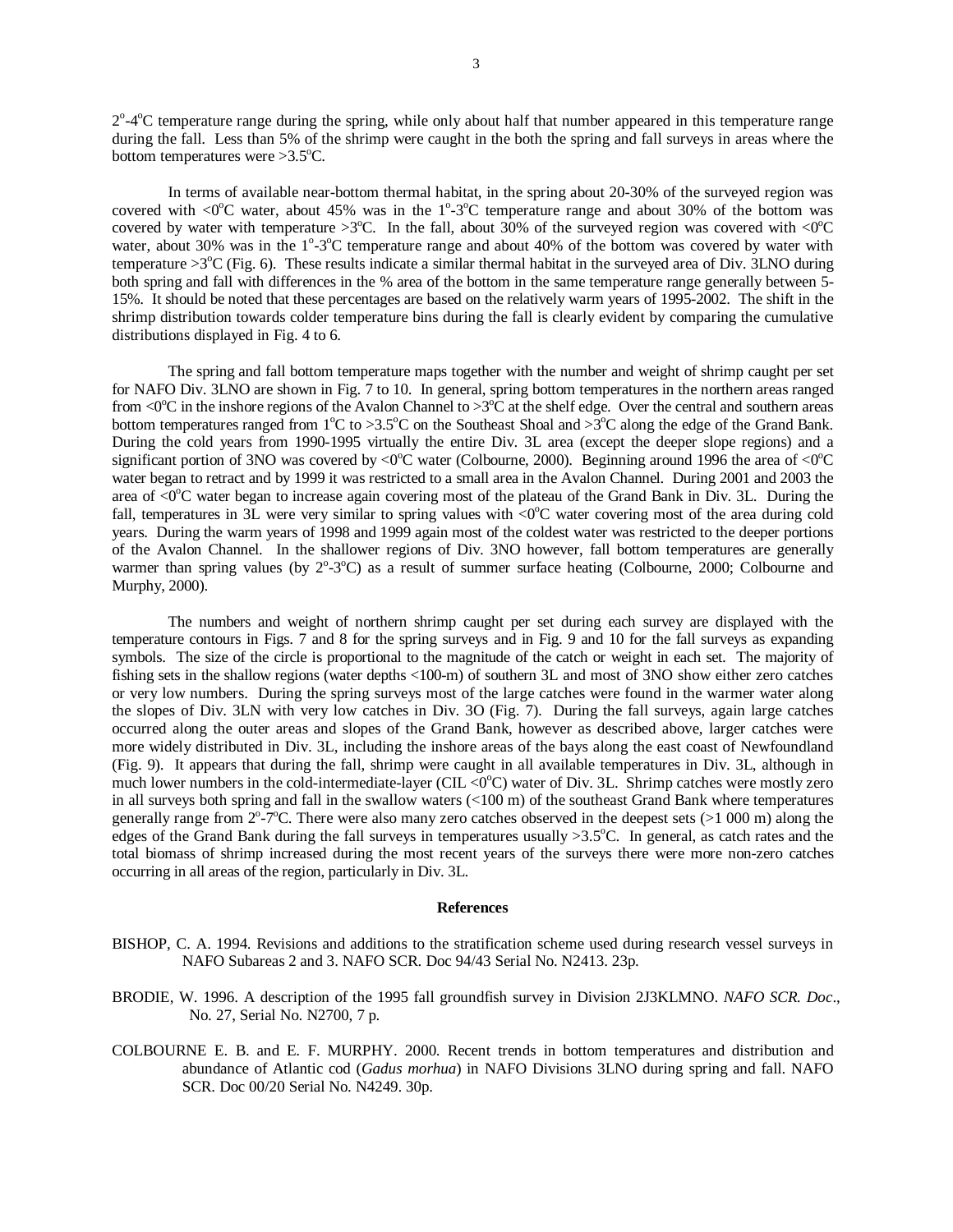- COLBOURNE, E. B. 2000 Oceanographic conditions in NAFO Divisions 2J 3KLMNO during 1999 with comparisons to the long-term (1961-1990) average. DFO RES DOC. 2000/48. 52p.
- COLBOURNE, E. B. and D. C. ORR. 2002. The Distribution and Abundance of Northern Shrimp (*Pandalus borealis*) in Relation to Bottom Temperatures in NAFO Divisions 3LNO based on Multi-Species Surveys from 1995-2002. *NAFO SCR Doc*., No. 153 Serial No. 4782, 14p.
- DOUBLEDAY, W. G., Editor. 1981. Manual on groundfish surveys in the Northwest Atlantic. NAFO Sci. Coun. Studies, 2: 56p.
- MCCALLUM, B. R., and S. J. WALSH. 1996. Groundfish survey trawls used at the Northwest Atlantic Fisheries Centre, 1971-present. *NAFO SCR Doc*., No. 50, Serial No. N2726, 18 p.
- MURPHY E. F. 1996. Corrections to the stratification scheme in 3Ps. NAFO SCR Doc. 96/55 Serial No. N2731. 11p.
- ORR, D. C., P. J. VEITCH and D. SULLIVAN. 2000. An update of information pertaining to northern shrimp (*Pandalus borealis*) and groundfish in NAFO Divisions 3LNO. *NAFO SCR Doc*., No. 85, Serial No. 4342, 33p.
- ORR, D. C., D. G. PARSONS, P. J. VEITCH and D. SULLIVAN. 2001. An update of information pertaining to northern shrimp (*Pandalus borealis*) and groundfish in NAFO Divisions 3LNO. *NAFO SCR Doc*., No. 186 Serial No. 4576, 49p.
- ORR, D. C., P. J. VEITCH and D. SULLIVAN. 2002. An update of information pertaining to northern shrimp (*Pandalus borealis,* Kroyer) and groundfish in NAFO Divisions 3LNO. *NAFO SCR Doc*., No. 160 Serial No. 4789, 55p.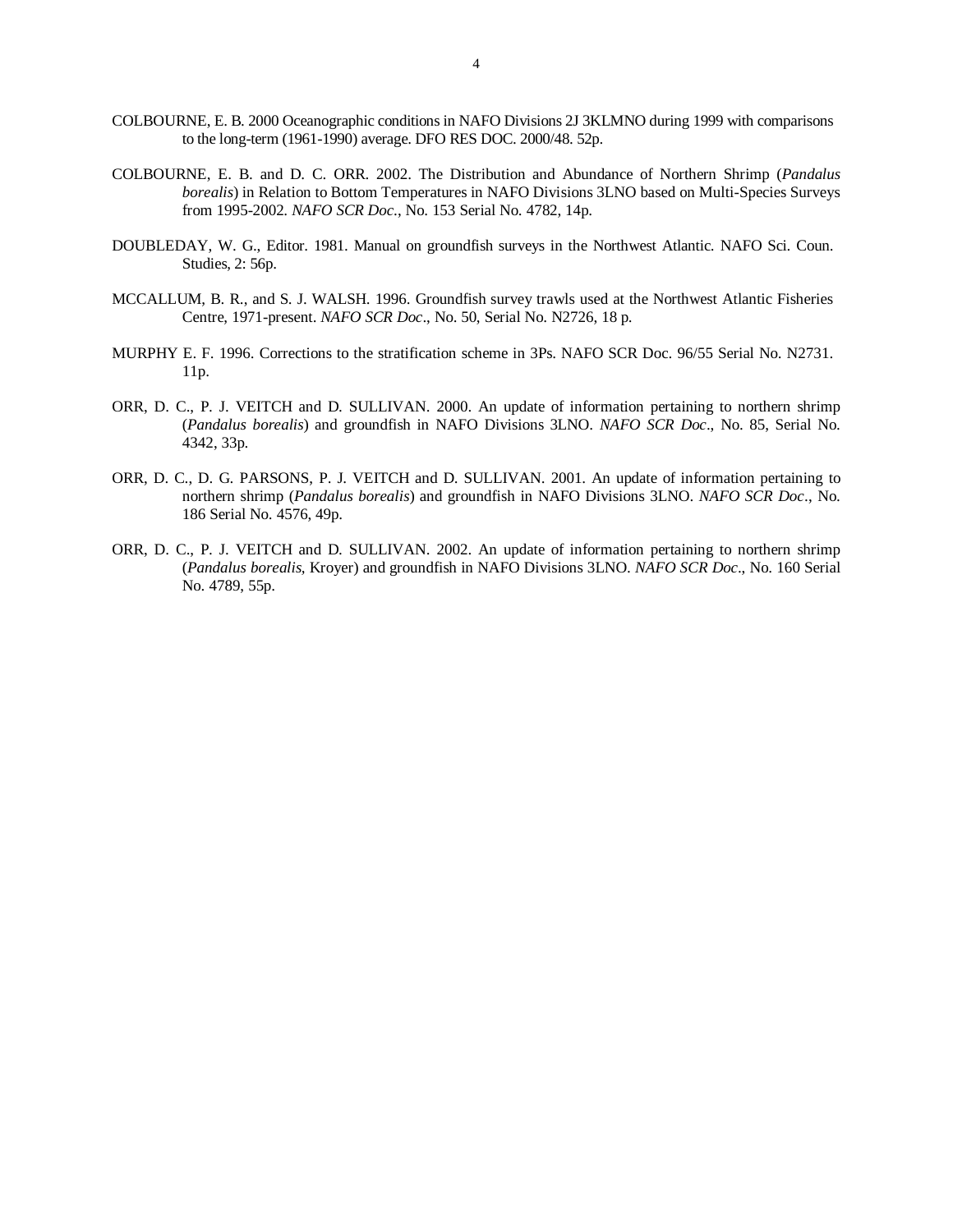

Fig. 1 Location map showing the stratified area and the positions of fishing sets during the Canadian research trawl survey in NAFO Div. 3LNO during the spring of 2003.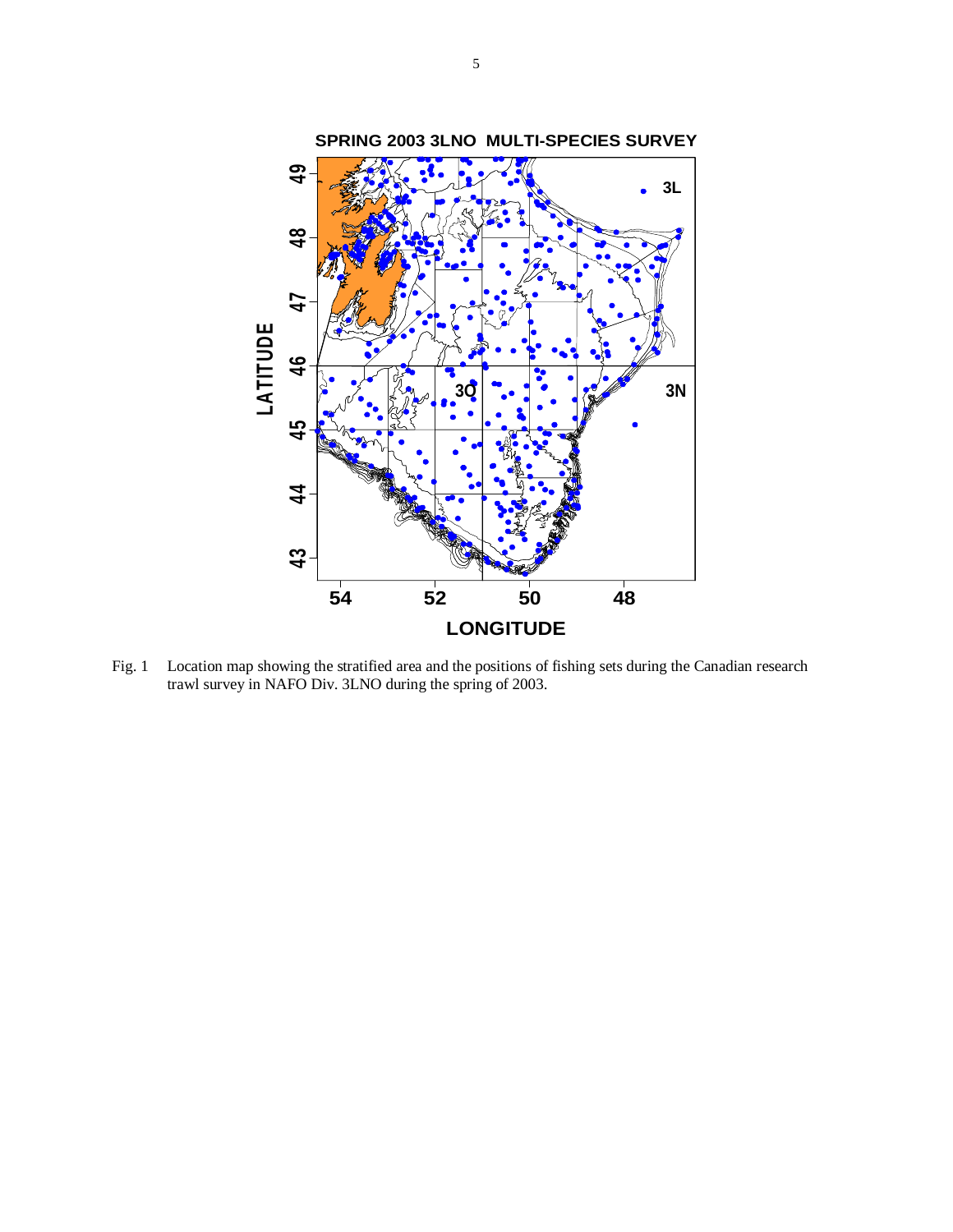

Fig. 2. The average number (top panel) and weight (bottom panel) of northern shrimp per fishing set in 1°C temperature bins for the **spring** surveys in NAFO Div. 3LNO for the years 1998-2003.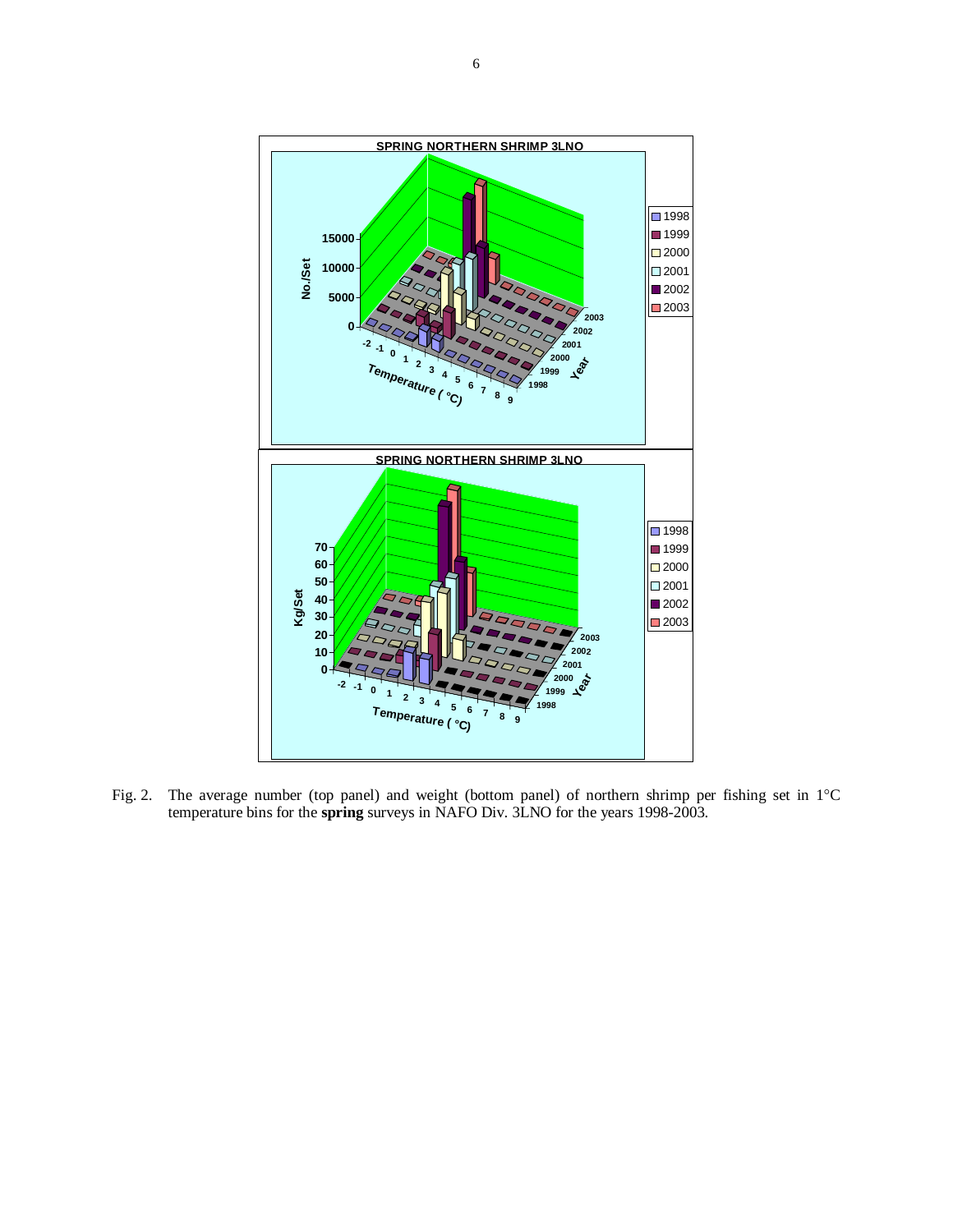

Fig. 3. The average number (top panel) and weight (bottom panel) of northern shrimp per fishing set in 1°C temperature bins for the **fall** surveys in NAFO Div. 3LNO for the years 1995-2002.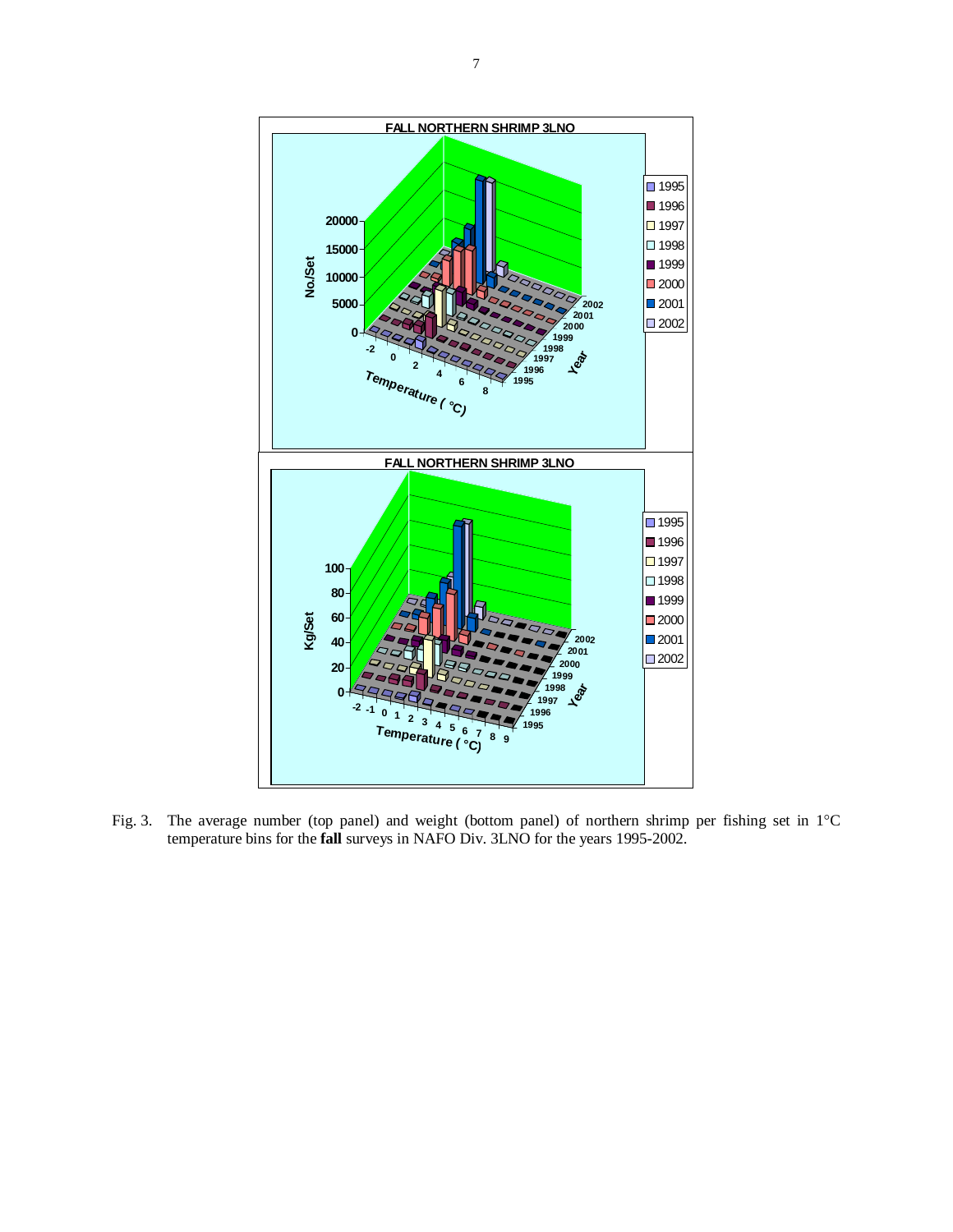

Fig. 4. Cumulative frequency distributions of the number of sets in the Div. 3LNO survey in 1°C temperature bins and the cumulative frequency distribution of the number of shrimp caught in 1°C temperature bins for the **spring** surveys from 1998-2003.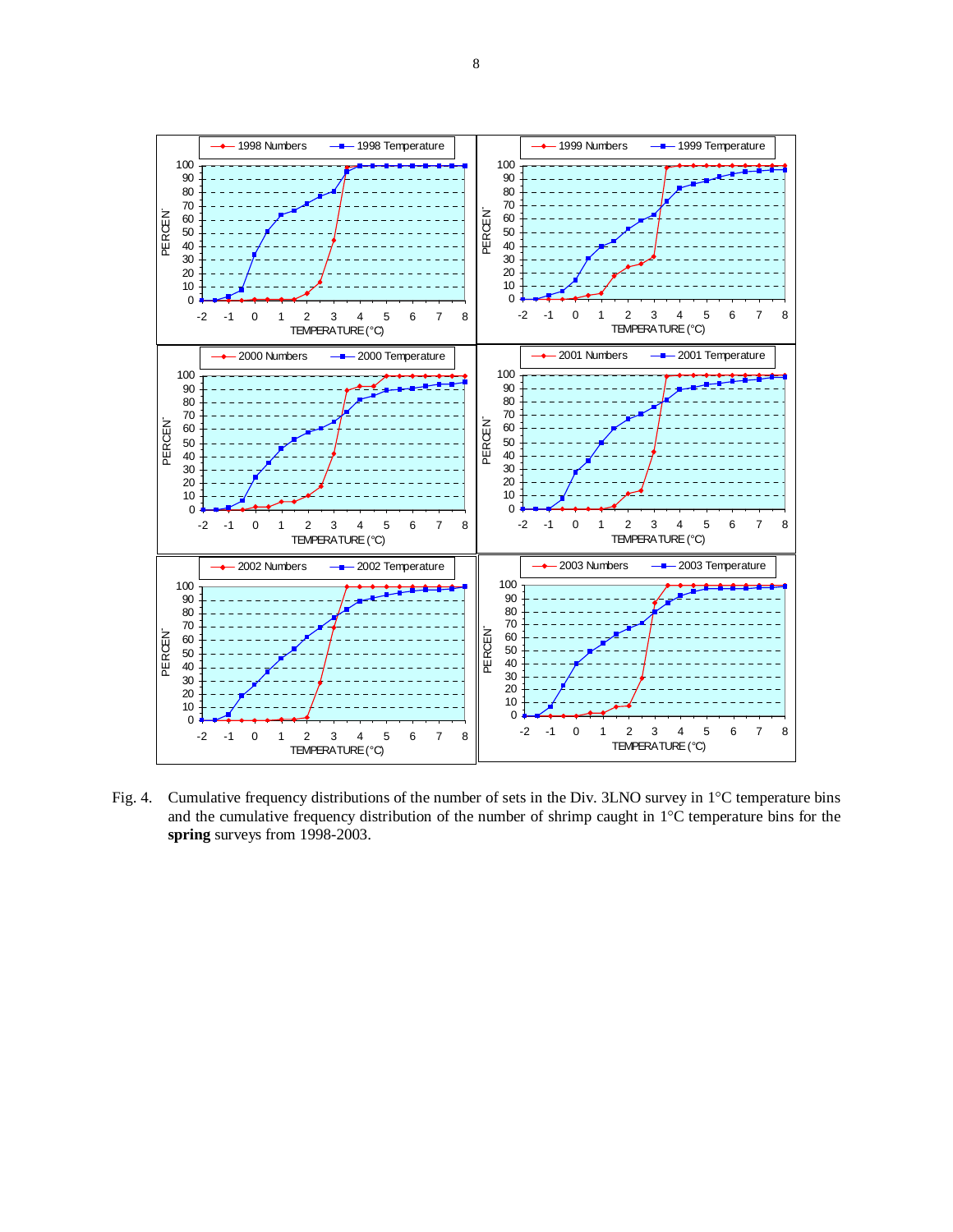

Fig. 5. Cumulative frequency distributions of the number of sets in the Div. 3LNO survey in 1°C temperature bins and the cumulative frequency distribution of the number of shrimp caught in 1°C temperature bins for the **fall** surveys from 1995 to 2002.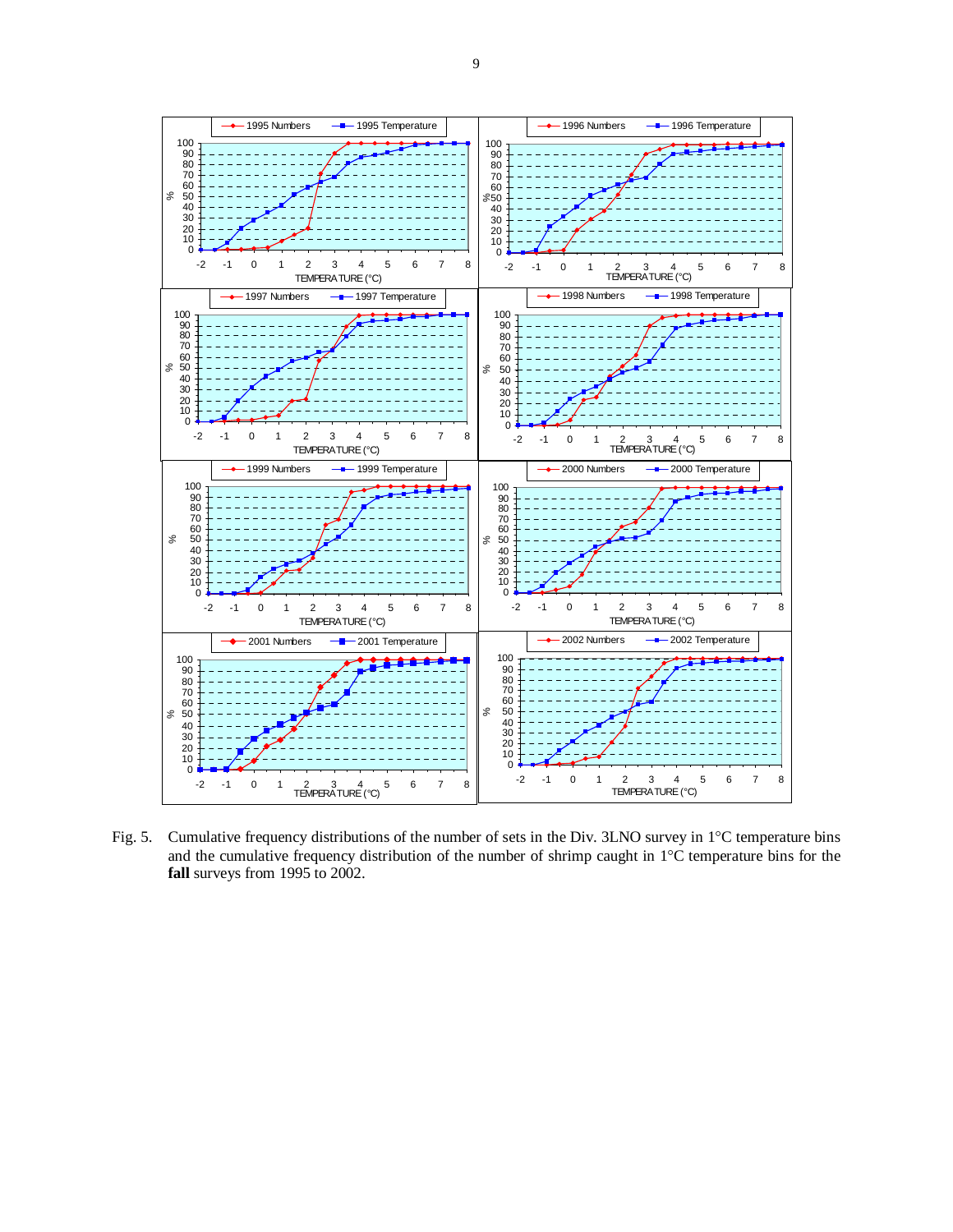

Fig. 6. Average cumulative frequency distributions of the number of sets in the Div. 3LNO survey in 1°C temperature bins and the cumulative frequency distribution of the number of shrimp caught in 1°C temperature bins for all data in the **spring** (top panel) and **fall** (bottom panel) surveys.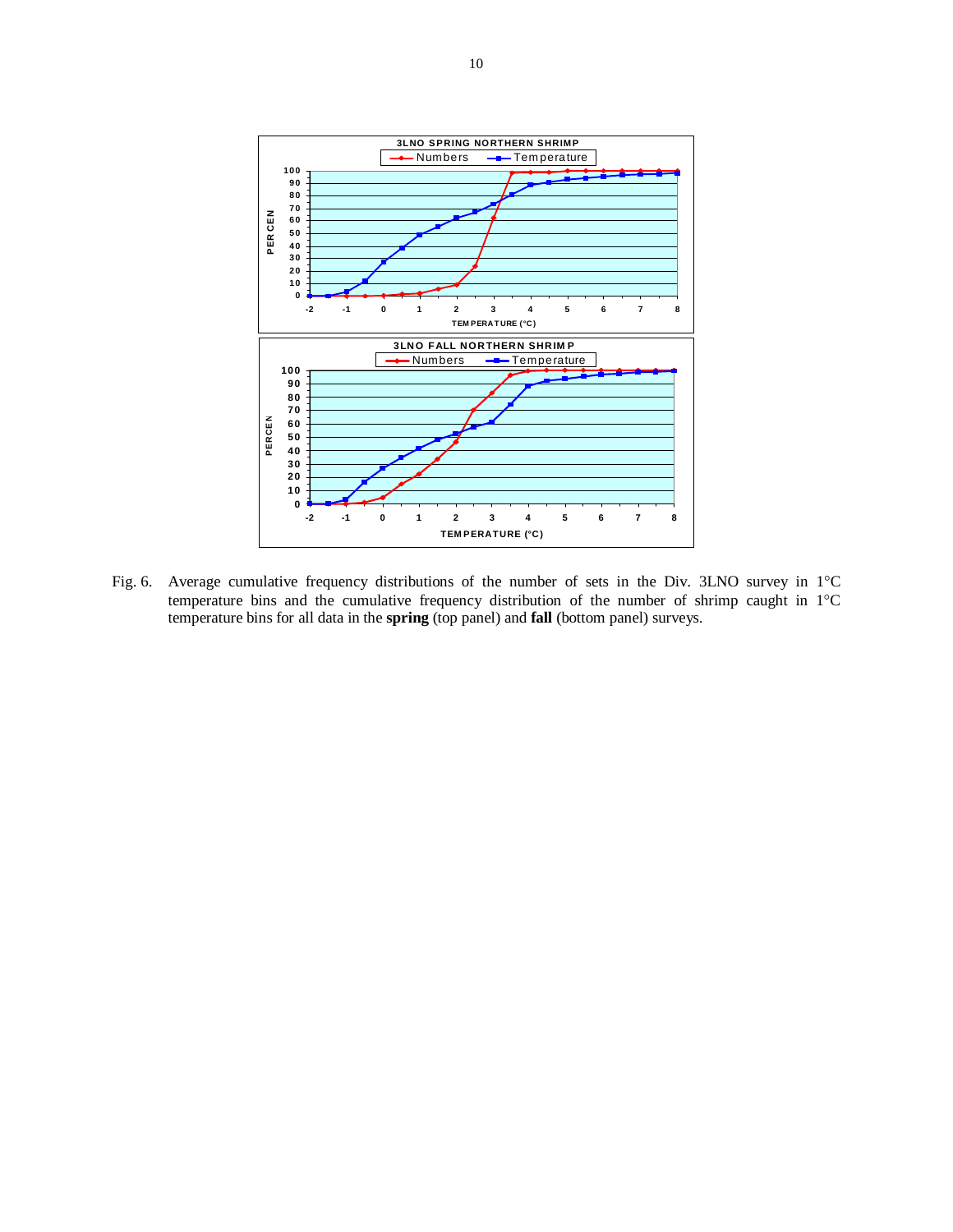

Fig. 7. Bottom temperature contour maps (in °C) for the **spring** of 1998-2001 from the annual Div. 3LNO survey and the numbers of shrimp in each fishing set shown as solid circles. The white crosses represent zero catches.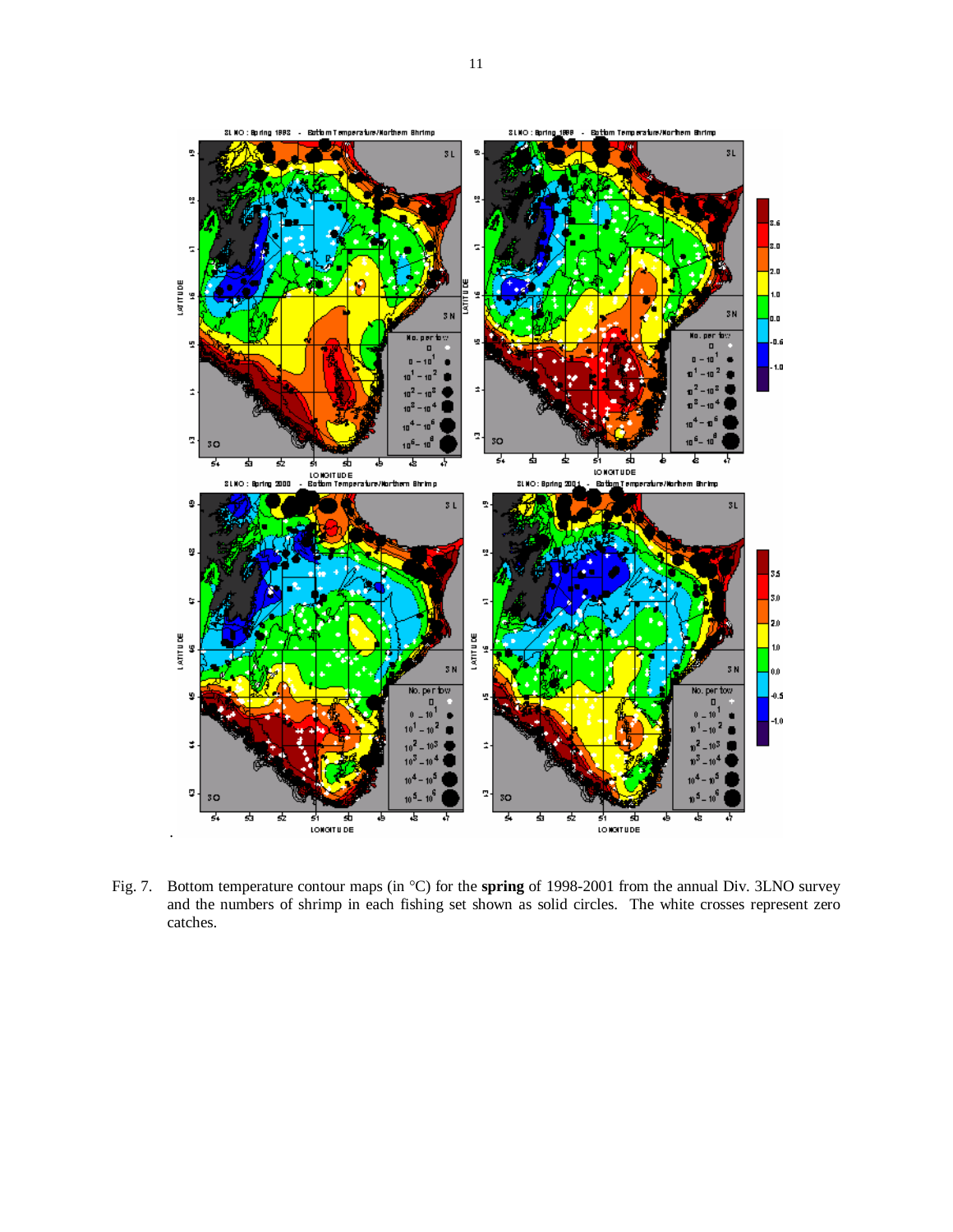

Fig. 7 (cont.). Bottom temperature contour maps (in °C) for the **spring** of 2002-2003 from the annual Div. 3LNO survey and the numbers of shrimp in each fishing set shown as solid circles. The white crosses represent zero catches.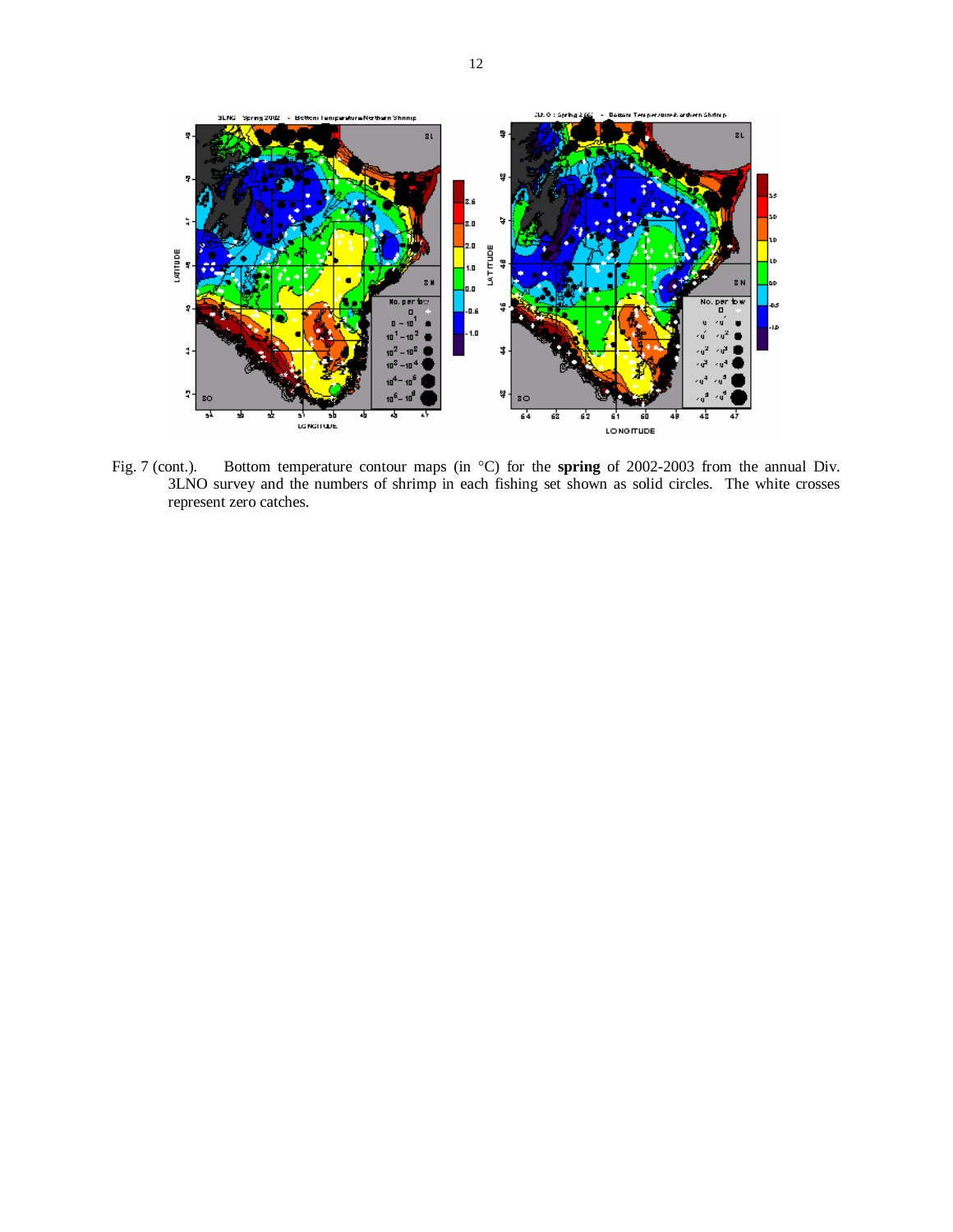

Fig. 8. Bottom temperature contour maps (in °C) for the **spring** of 1998-2001 from the annual Div. 3LNO survey and the total weight of shrimp in each fishing set shown as solid circles. The white crosses represent zero catches.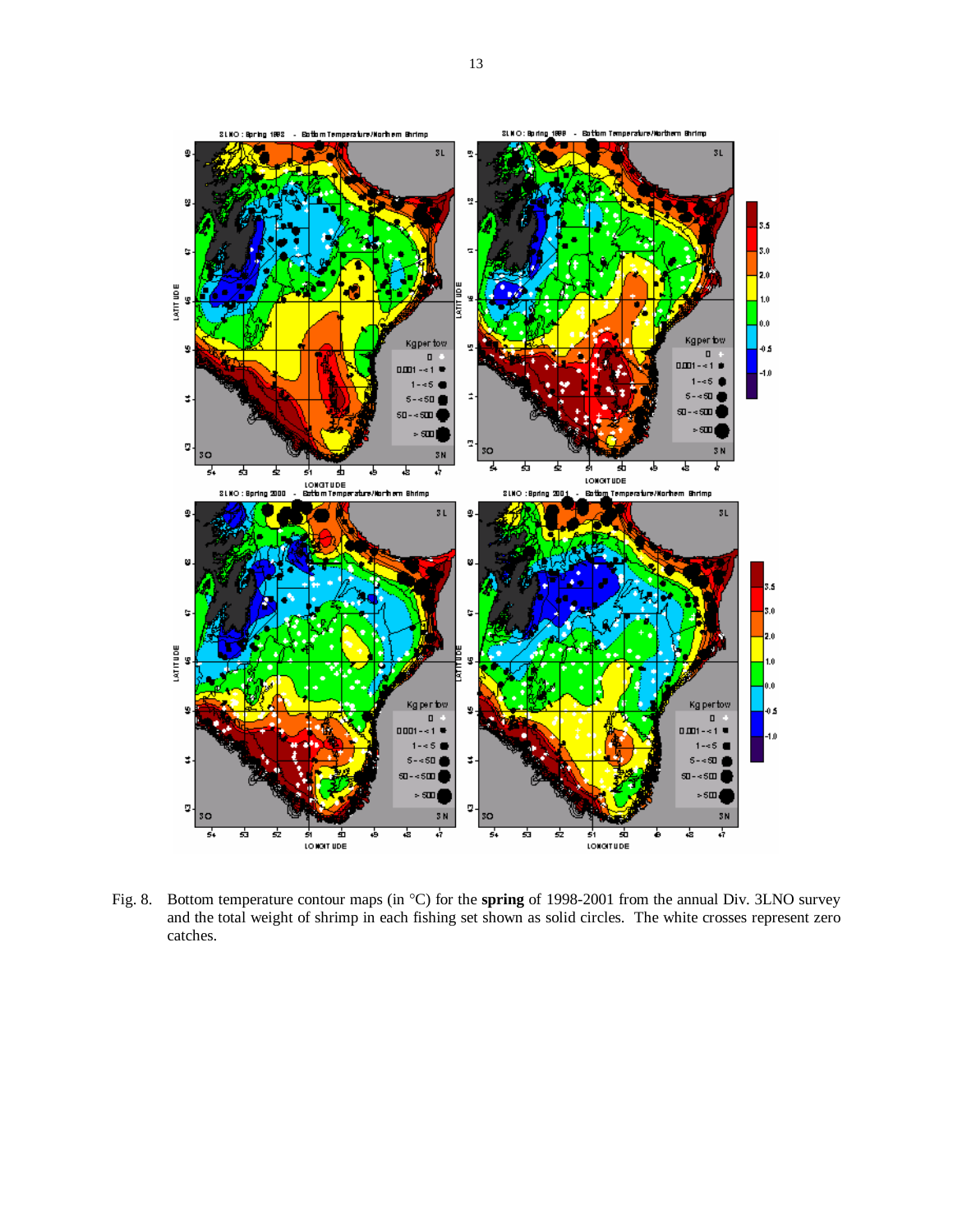

Fig. 8. (Cont.). Bottom temperature contour maps (in °C) for the **spring** of 2002-2003 from the annual Div. 3LNO survey and the total weight of shrimp in each fishing set shown as solid circles. The white crosses represent zero catches.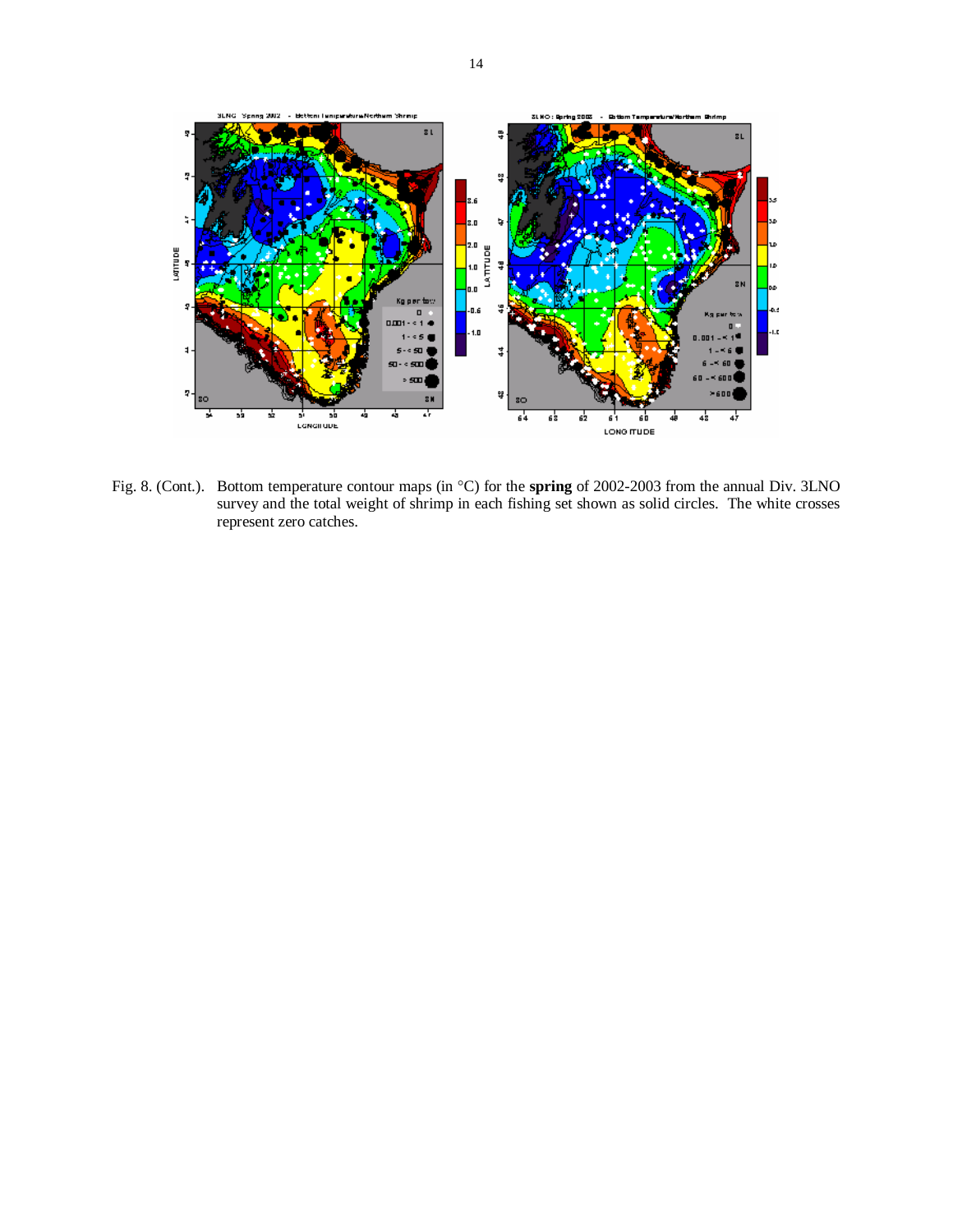

Fig. 9. Bottom temperature contour maps (in °C) for the **fall** of 1995-1998 from the annual Div. 3LNO survey. The numbers of shrimp in each fishing set are shown as solid circles. The white crosses represent zero catches.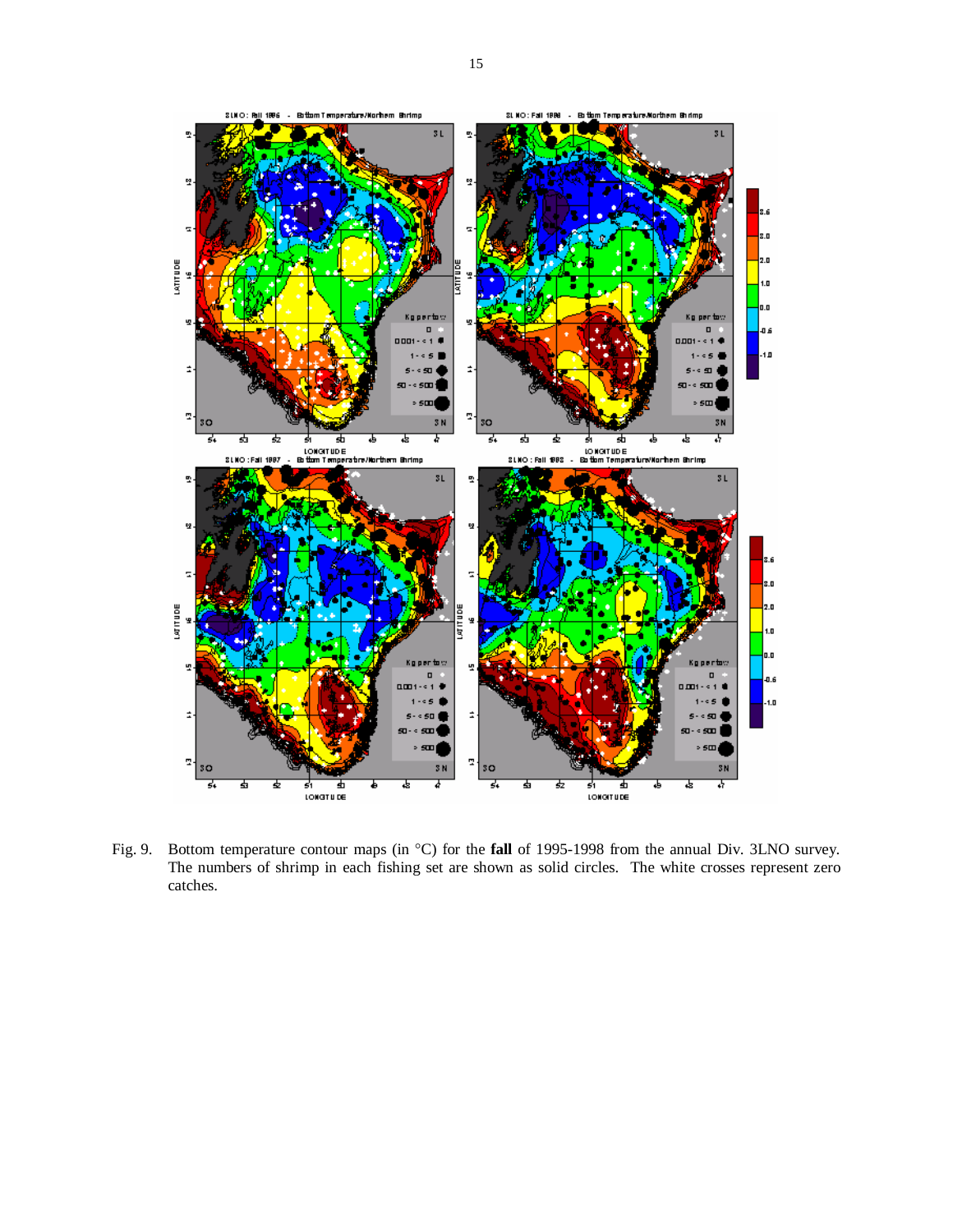

Fig. 9. (Cont.). Bottom temperature contour maps (in °C) for the **fall** of 1999-2002 from the annual Div. 3LNO survey and the numbers of shrimp in each fishing set shown as solid circles. The white crosses represent zero catches.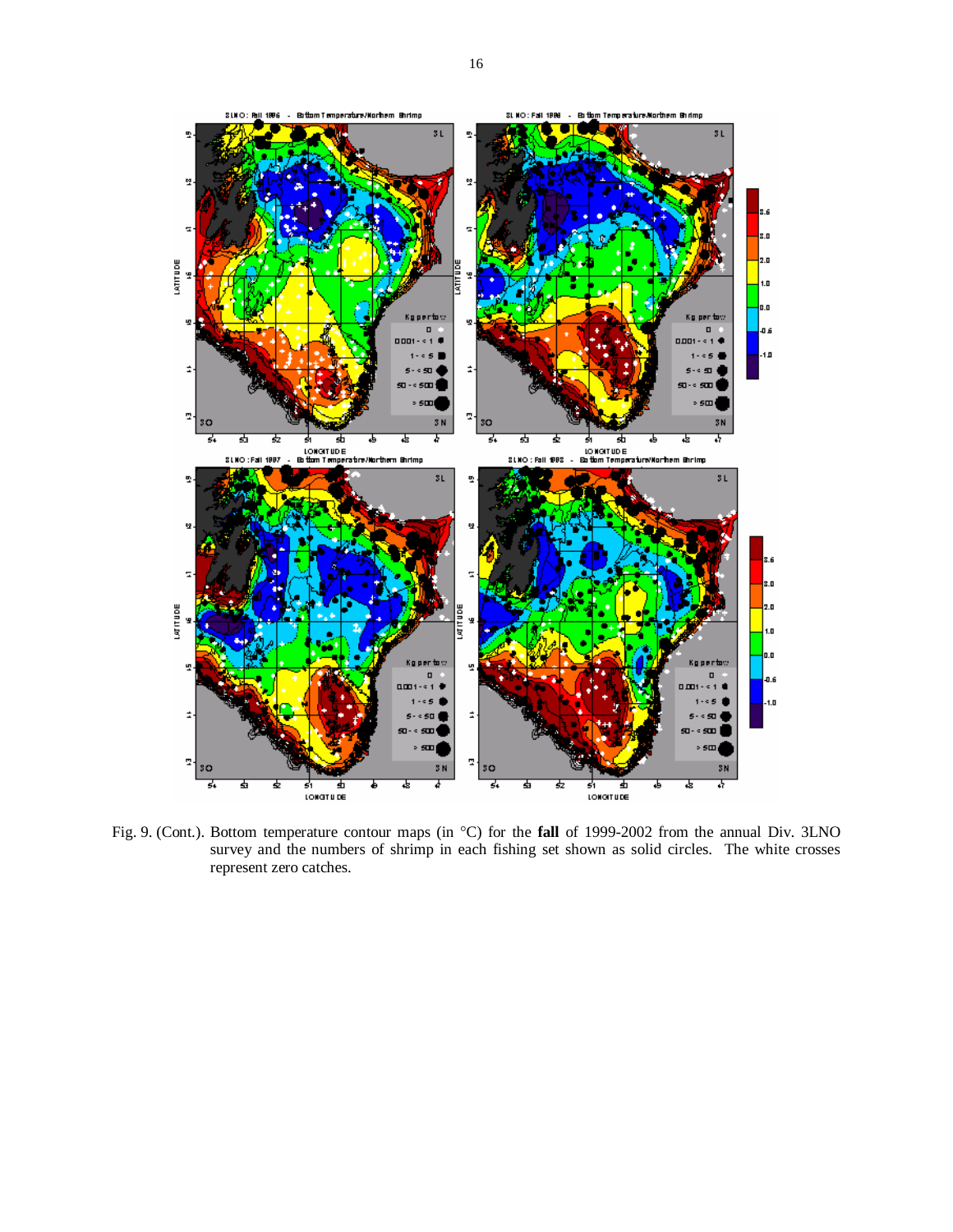

Fig. 10. Bottom temperature contour maps (in °C) for the **fall** of 1995-1998 from the annual Div. 3LNO survey and the weight of shrimp in each fishing set shown as solid circles. The white crosses represent zero catches.